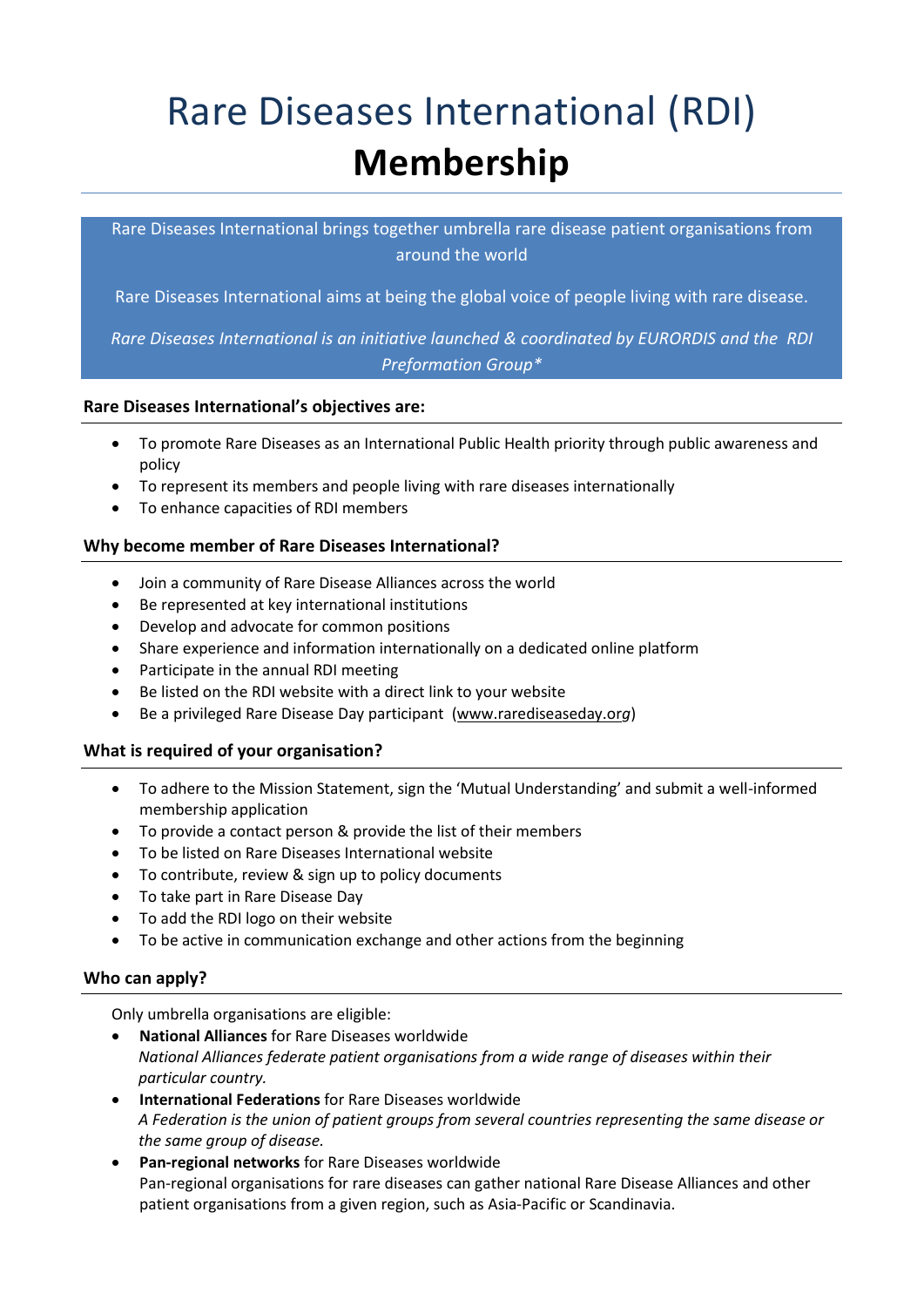## **Membership Criteria for full membership**

- $\cdot$  Rare disease organisation, according to EU prevalence criteria (5 / 10 000)
- $\cdot \cdot$  The Governing Boards should be usually made up of a majority of rare disease patients or family of patients.
- Financial transparency and diversified funding showing independence and minimisation of risk of conflict of interest
- Non-profit status
- $\dots$  Proven activities such as patient support and/or advocacy activities and/or research

*One, or all, of these criteria could be waived in exceptional cases, due to the particularity of patient-driven organisations, rare diseases or contextual reasons. The Council of RDI makes the final decision regarding membership, and is not obliged to disclose the reasons of this internal decision.*

**Associate membership: Patient organisations or any other entity contributing to the objectives of RDI by their mission and work. Associate members cannot be elected to or vote at the Council of RDI** 

**Membership Reassessment: Every year, a self-reported update form and request for annual report & composition of the organisation's Board of Directors is requested from all members**

## **How do you apply?**

To apply for RDI membership, umbrella patient organisations are required to:

- Fill out an RDI Membership Application Form and send it to the RDI Secretariat, with:
	- Short description (in English) of the organisation's main goals & activities
	- Statutes/By Laws
	- List of Board members, indicating for each person if she/he is a patient or family of patient
	- List of member organisation (The members of the organisations applying for RDI membership will not be members of RDI directly but their names can be used by RDI for communication purposes.)
	- Most recent annual report
- Sign a "Mutual Understanding" that contains RDI's Mission Statement

*Until a Council of RDI is elected, the RDI Pre formation Group will process and approve applications. The pre formation group is made of EURORDIS and National Alliances of the US (NORD), Canada (CORD), Japan (JPA), China (CORD), India (I-ORD), the pan regional network for IberoAmerica (ALIBER) and a diseasespecific international federation (DEBRA International)*

# **Voluntary Contributions**

Contributions are annual and renewed every January. The fees are based on your organisation's annual budget. For 2015, the suggested voluntary contributions are as follows:

| Organisation's Annual budget in € | Annual RDI contribution in $\epsilon$ |
|-----------------------------------|---------------------------------------|
| < 5000                            | Fee waiver                            |
| $5000 - 10000$                    | 50                                    |
| 10 000-100 000                    | 100                                   |
| 100 000-1 000 000                 | 250                                   |
| >1 000 000                        | 500                                   |